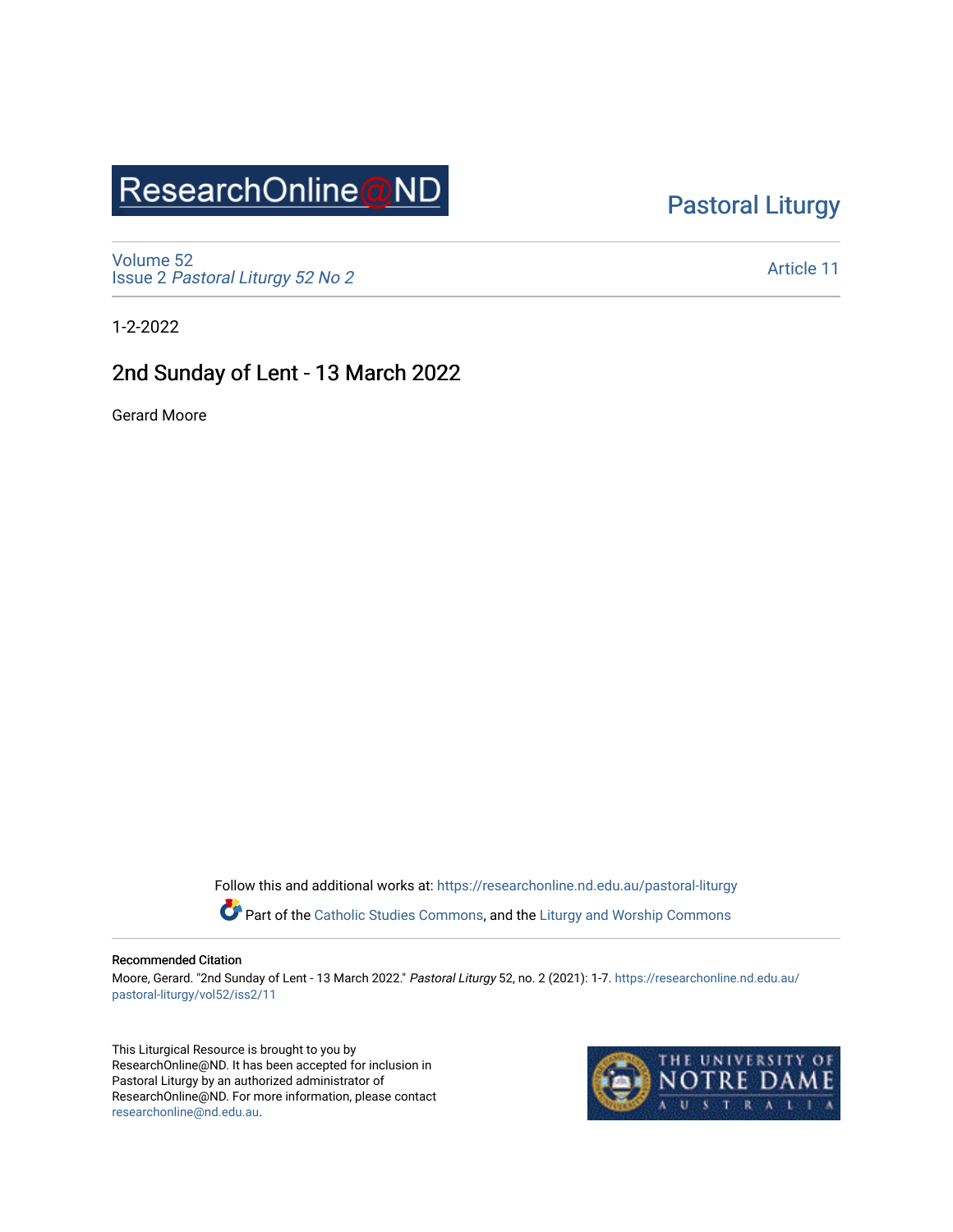

# **13 March 2022**

# Second Sunday of Lent

Reflection by Gerard Moore

# **Introduction**

This series of Lenten readings focuses on who we are in God and what we can become. We are invited to ground our penitential practices in our identity as God sees it. The lections offer a meditation on being chosen, on living as imitators of Christ, and on being transformed. The self-discipline of Lent is a step towards conversion of heart and community, and fulfillment in Christ.

# **Penitential Act**

Use one of the *Roman Missal* texts or this optional litany form:

Lord Jesus, you showed us your glory as God the Son so that we might believe. Lord, have mercy.

You open the way to the Father. Christ, have mercy.

You show us God's mercy through the power of the Spirit. Lord, have mercy.

# **Collect**

*The oration* O God, who have commanded us to listen to your beloved Son, be pleased, we pray, to nourish us inwardly by your word, that, with spiritual sight made pure, we may rejoice to behold your glory.

### *Commentary*

The initial focus of the opening collect for the second Sunday in Lent is upon the discipline of listening. If Christ is the Word incarnate, we his followers are essentially listeners, hearers of the word. Interestingly, in the midst of the seasonal fast God is not named in this seventh century Spanish prayer as one who desires us to be hungry, but rather as one who has commanded us to listen. Our Lenten discipline ought to make us more receptive to the word. From this foundation the prayer sets a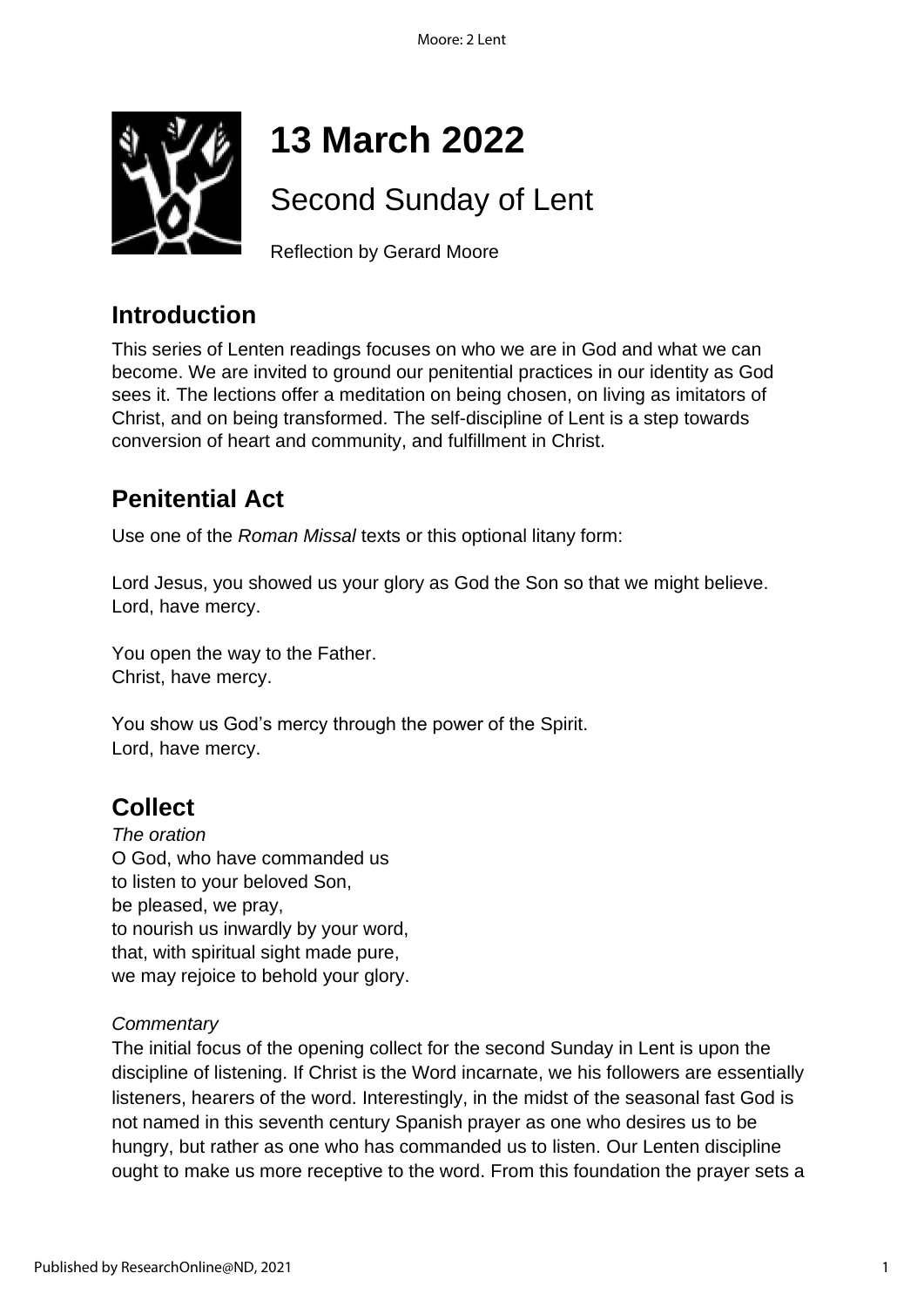number of images at play. Having called up our sense of hearing, the oration introduces our sense of hunger: we are to be nourished by the divine word and seek the grace to sharpen our appetite for this word. Our hunger and hearing are then related to our sight. Fed by the word, our spiritual sense of sight is healthier, and we are more fully able to rejoice as we see God's glory. The Lenten discipline of the senses results in sharper hearing, a healthier appetite and more pure sight for the joy of beholding the divine glory.

# **First Reading**

### **Genesis 15:5-12, 17-18**

The promise to Abram opens up a new imagination of what it means to live within the presence of a gracious God.

## **Responsorial Psalm**

**Psalm 27: 1, 7-8, 8-9, 13-14**

*The Lord is my light and my salvation.*

This psalm is often used at funerals because of the sense of hope that is expressed through the imagery of light and the strength of God. During the Lenten season we seek to be purified by word and sacrament and by our Lenten practices.

# **Second Reading**

### **Philippians 3:17— 4:1**

We are transformed into our true selves as we model ourselves on Christ.

# **Gospel Reading**

### **Luke 9:28b-36**

The silence that follows upon the realisation of Jesus' transfiguration is the first step in our hearing Christ and obeying.

# **Reflection**

Our Lenten disciplines are focused on the possibilities of life in God, a vista opened up by our first reading. The unlikely Abram is offered an unlikely future by God, one greatly cherished by the ancients whose fortune was measured in descendants as much as in riches. Offspring meant security in old age, a measure of peace in the marketplace, and protection against enemies. Family ensured life. This invitation from God has some aspects that would have left Abram somewhat bemused. He has no offspring, and he had no great hopes in a promising future. He is right to be a bit sceptical. Yet God has had Abram in mind. The divine one has kept track of him, indeed brought the shepherd from his homeland in Ur to the present site. The wanderings of Abram have not been without divine direction.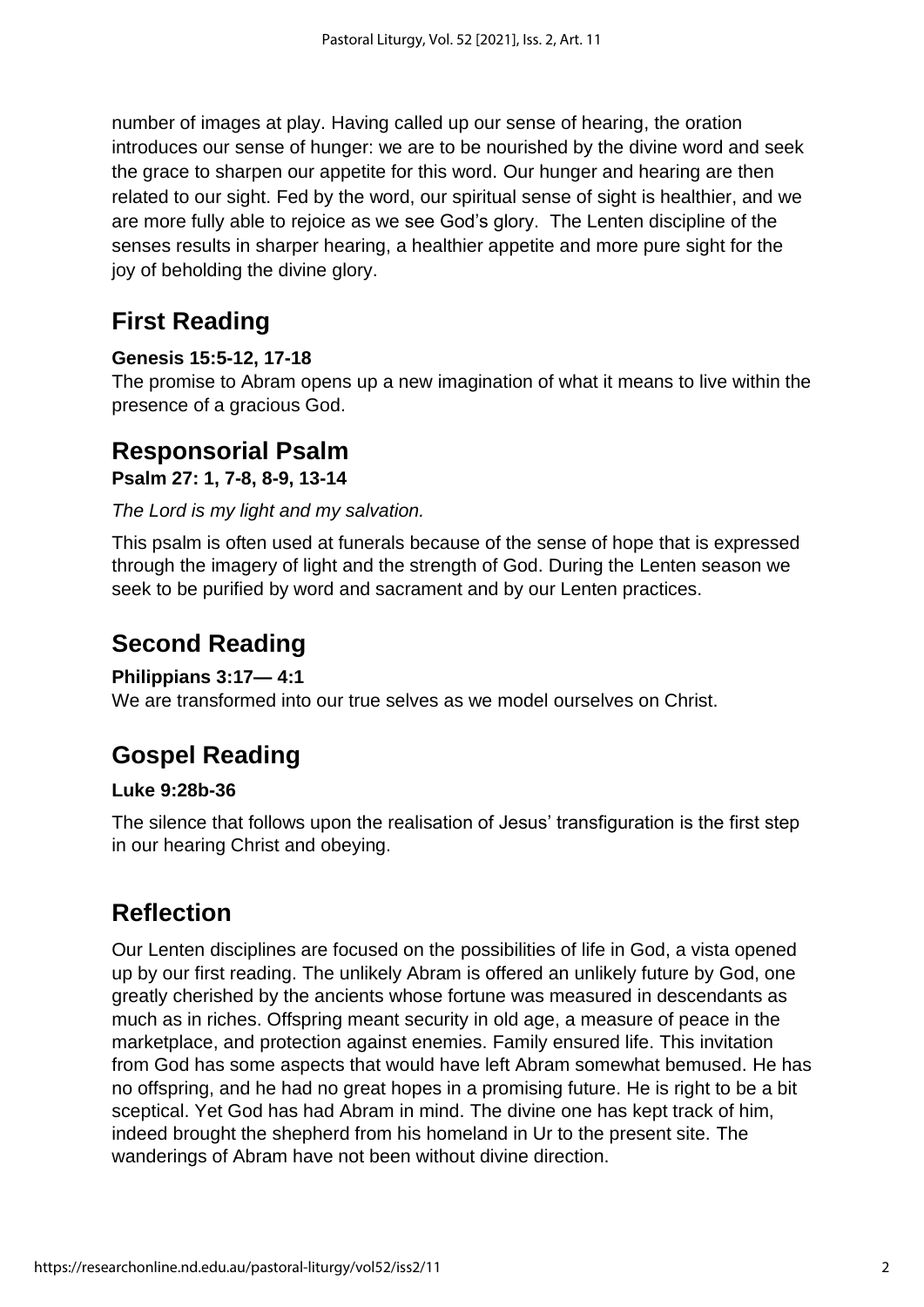As with the greatest Hebrew bible figures (think here Moses) Abram is not without cunning. This message that God has directed his path is not considered a guarantee. Abram bargains for more certainty: *how am I to know that I will possess it*? God strikes a covenant with this chosen agent of faith. It is a terrifying experience for Abram, and he emerges chastened, somewhat unscathed, but bonded to God. A covenant, to be clear, is not a contract between equals. Rather it is an agreement between a far superior power and an inferior one. It is a way that greater powers forge agreements with weaker peoples and nations, offering protection to the weak while building an empire. God responds to Abram's scepticism by setting him within the protection of the Mighty One and promising that protection across his descendants. It is a great show of faith in Abram, and a bargain beyond imagining for the shepherd.

Perhaps it is not quite what we would expect from a Lenten reading, however it is set in place to accompany the Gospel. In this we have some clues to the seasonal message. Our Lenten discipline is framed within the promise of salvation in God. Here it is manifested in Abram, and our reading from Romans will place that for us within our hope in Christ. As we know, Abram's faith will be tested and with this his identity changed – he becomes Abraham. This change of name is in part a change in who he is and how he understands himself. Two other Lenten themes are present. Firstly, God is behind the peregrinations of Abram: it is God who brought him to this place. For us, there is always the mystery of the present, and how God has been with us on our journeys, despite their paths and their troubles. Secondly, there is the promise. To be in God is to live in the promise: for Abram it is land and progeny. We are invited to seek the promise of life lived in Christ.

The expansive promise to Abram, of lands covering a vast area between two fertile rivers, has consequences for how we think around the environment. The peoples of the time and of later millennium did not hear in the promise that Abram owned these lands and could do with them as he liked. As a herdsman he had from God a right of use. He did not have dominion. These lands were shared, and within that cooperative arrangement Abram had a stake. The inclusion of the rivers, untamed and the guarantee of fertility, gives the forces of the environment a stake as well. This was well understood by the peoples of ancient and not so ancient times, yet it has become obscured in our different age. Yet some things remain clear. The land belongs to the creator and should be held with the divine purpose clearly in mind. With this, our belonging on the land and claims over land are not about dominion but about relationship.

In the passage from the Letter to the Philippians, Paul holds out the promise of transformation, a promise taken up in the Gospel. It has a number of features, not all set out systematically. Transformation requires imitation of Christ, here and now, standing firm and in alignment with Jesus' death. Paul even puts himself up as a model! With this, there is a vision of the future: Paul eschews the earthly existence for the heavenly one, mindful of his own understanding of the eminent return of the Lord – Maranatha, Come Lord Jesus. There is reason in his stark opposition between the two realms, however within this there is also continuity. All things are subject to Christ, in whom all things were made. The contrast is drawn strongly as a way of emphasising his point about diametrically opposite behaviours: minds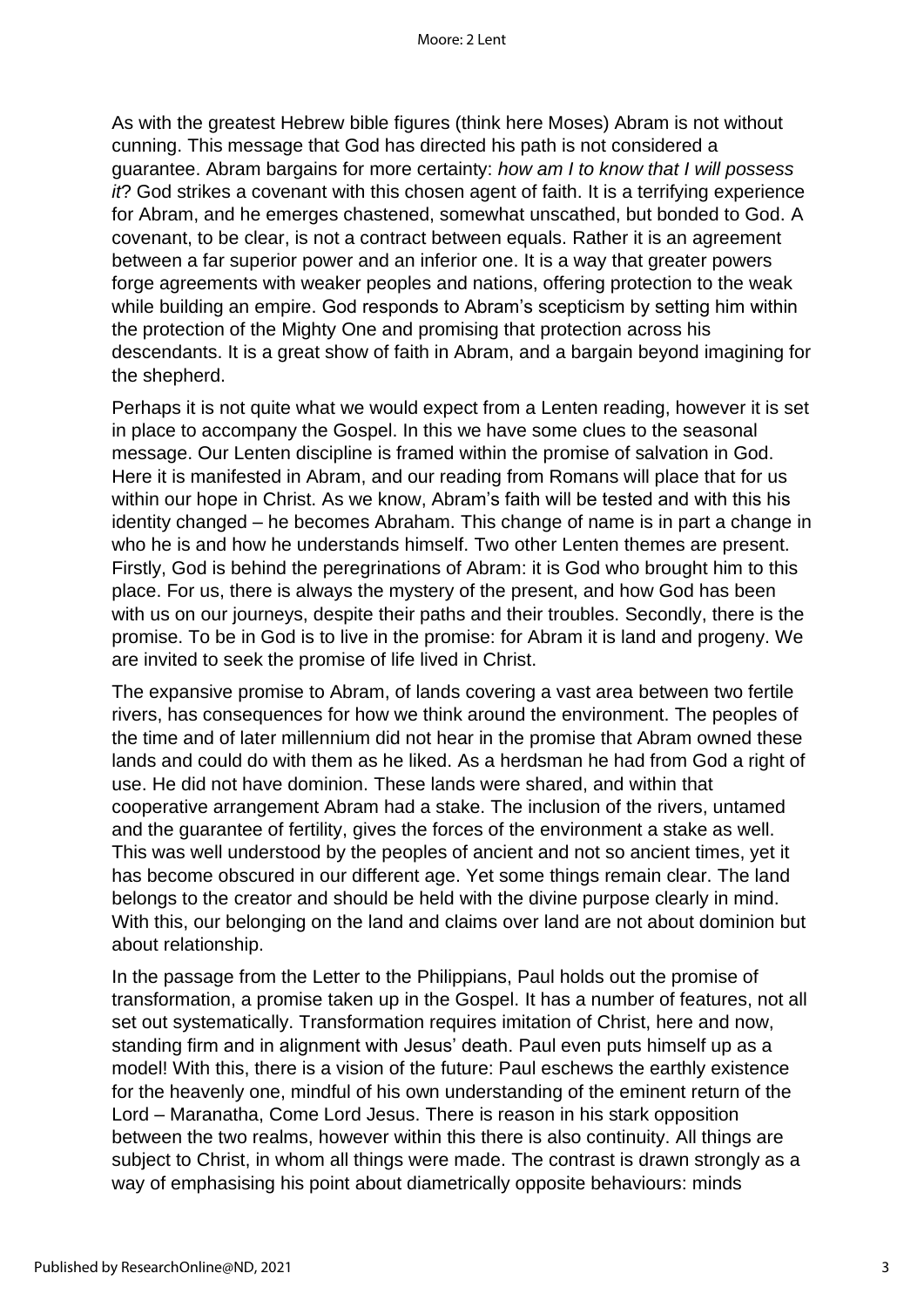occupied with earthly things as opposed to citizenship of heaven. Both are lived out in the present and offer us a Lenten meditation. Our fasting, prayer, almsgiving and good works should be bringing depth to our citizenship of heaven rather than feeding our stomachs.

There is also a *Laudato si'* reflection operative here. Paul's tempered eschatology allows us to reflect on larger issues of our use of the earth, mindful that all things belong to Christ. Our transformation as creatures and as a society cannot take place if we are voracious in our treatment of the earth, the plants, the animals, any creatures. Much of our ecological behaviour has the feel of Paul writing 'Their God is their stomach; their glory is in their "shame".' Perhaps this Lent we are invited to stand firm for what is the Lord's.

The transfiguration presents a wonderful scene. Jesus is revealed as in glory. The figures of Moses and Elijah, both prophets who witnessed the glory of God, are here to witness the same glory in Jesus. These two were the greatest of the prophets of old, and for the early Christian communities the pair confirm that Jesus is the greatest prophet of all: he is the glory of God.

The passage has all the hallmarks expected by a Jewish audience of a revelation of divine glory. It takes place on a mountain, there is the presence of the cloud, God's voice is clear, and they are all bathed in God's glory though it is Jesus who is glorified. Jesus' transformation leaves them in silence. Yet it also leaves them aware of the fulfillment of all things in him.

From a Lenten perspective, this Gospel passage opens upon the context for the fast. Our self-denial is in the context of our glorification. There is a trace here of Irenaeus (b. 130 approx.) and his famous saying that 'the glory of God is the human person fully alive'. This was an astounding statement of confidence in creation given that his opponents, the Gnostics, were anti-body and firmly dismissive of material creation. In our present world, where the religious imagination is seeking ways to re-connect with creation as a whole, we might run alongside Pope Francis and offer that the glory of God is creation fully appreciated. This places ecological conversion at the heart of our Lenten discipline. As we take in the depth of this transformation, we are held silent before the mystery of God revealed.

*Laudato si'* reflects our Lenten call for transformation:

Once we start to think about the kind of world we are leaving to future generations, we look at things differently; we realize that the world is a gift which we have freely received and must share with others. Since the world has been given to us, we can no longer view reality in a purely utilitarian way, in which efficiency and productivity are entirely geared to our individual benefit. Intergenerational solidarity is not optional, but rather a basic question of justice, since the world we have received also belongs to those who will follow us. The Portuguese bishops have called upon us to acknowledge this obligation of justice: 'The environment is part of a logic of receptivity. It is on loan to each generation, which must then hand it on to the next'. An integral ecology is marked by this broader vision. (*Laudato Si* 159).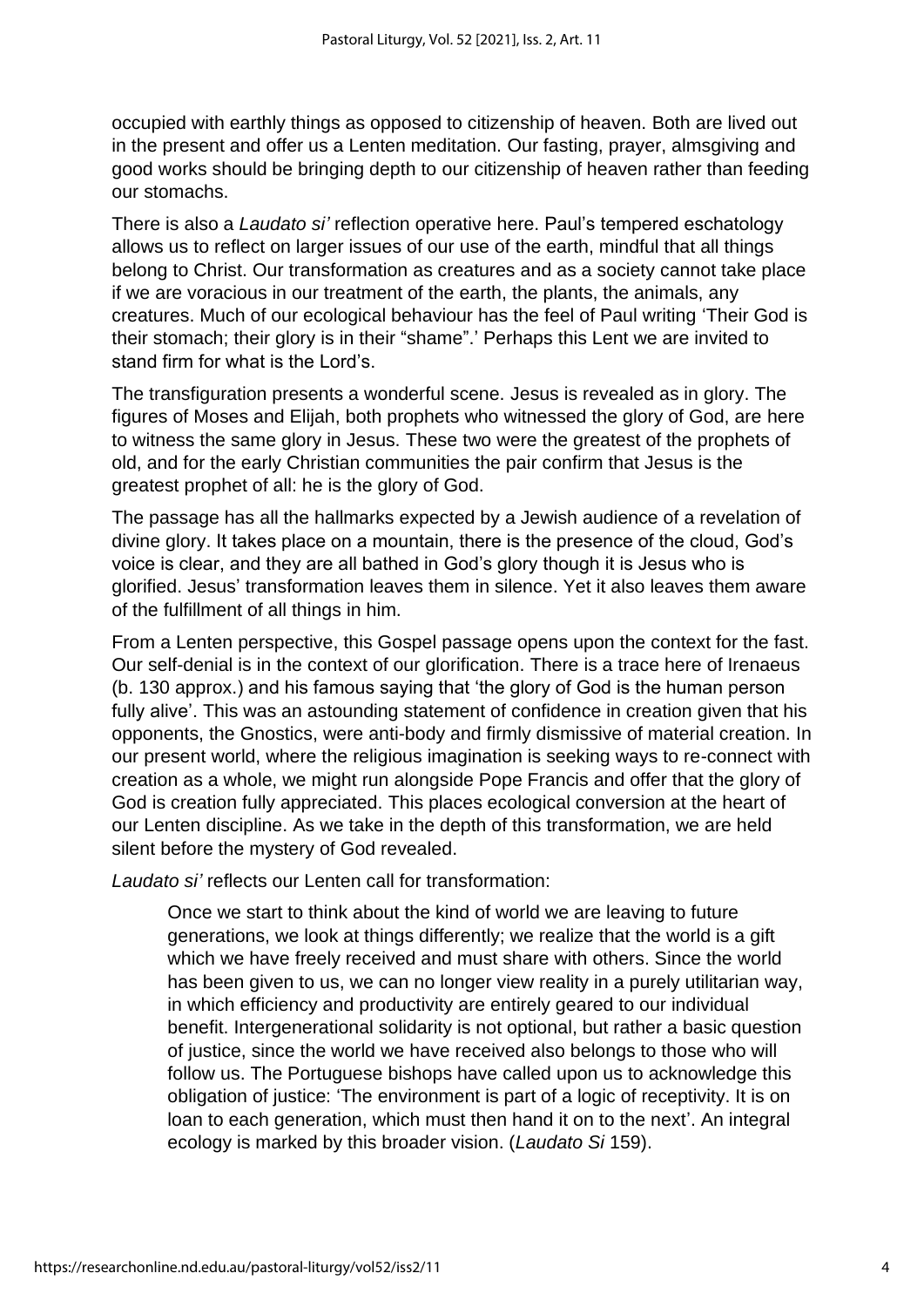# **Prayer of the Faithful**

# **Introduction**

Mindful of our calling to be united as brothers and sisters, let us ask the Lord for the needs of our world and our community that we now place trustfully before the Father.

# **Petitions**

We pray for Pope Francis and our Church leaders in the clergy and the laity. Inspire them as we move towards the Synod on Synodality and may they consistently and continuously seek guidance and direction from the Holy Spirit. *(Pause)* Lord hear us OR We pray to the Lord.

We pray for the Plenary Council members during this period between the two Assemblies. May the work continue with openness to the prompting of the Spirit. *(Pause)* Lord hear us OR We pray to the Lord.

We pray for those preparing to become Catholics at Easter time; may they be strengthened by the examples of the congregation. *(Pause)* Lord hear us OR We pray to the Lord.

We pray for our community that we may be enriched during this time of Lent with deeds of caring, kindness and inner reflection. May all we meet in our daily lives know by our actions that we are all one family in faith. *(Pause)* Lord hear us OR We pray to the Lord.

We pray for our community, particularly for those who have lost their faith, are sick, lonely and fearful. In their time of suffering may they be encouraged to hold firm, continue to be hopeful and remain faithful in the Lord. *(Pause)* Lord hear us OR We pray to the Lord.

We pray that all those involved in Pastoral work will authentically bring ??? peace? healing? purpose? to those who are struggling to find meaning to life. *(Pause)* Lord hear us OR We pray to the Lord.

# **Conclusion**

Father, as the descendants of Abraham we are your servants who trust in you, even in the midst of affliction, so hear this prayer that we make through the power of the Spirit and in the name of Jesus Christ our Lord.

### **Amen.**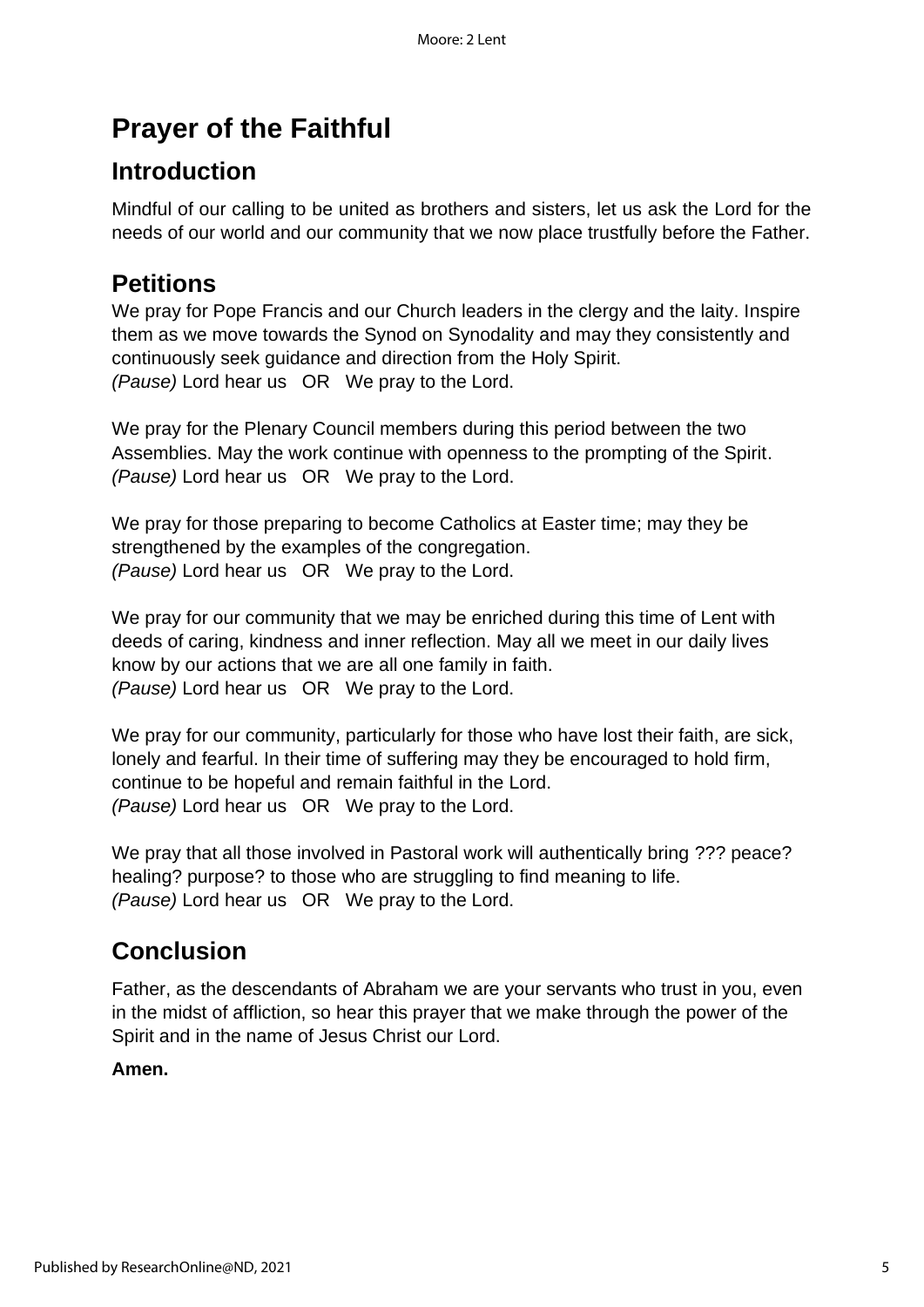### **Music selections by Alessio Loiacono and Chris deSilva**

### **GA**

Christ, be our light. B. Farrell. 404 Eye has not seen. M. Haugen. 466 O Sun of Justice, fill our hearts. F C Quinn OP/ E Miller. 2 Praise to you, O Christ, our saviour. B Farrell. 407 Seek, O seek, the Lord. J McAuley/ R Connolly. 211 Tree of life. M Haugen. 307 We remember. M Haugen. 446

### **AOV1**

Eye has not seen. M. Haugen. 466 I will lift up my eyes. T. Conry. 84 Open my eyes. J. Manibusan. 166 Praise to you, O Christ, our saviour. B Farrell. 28 We remember. M Haugen 81

### **AOV2**

Christ, be our light. B. Farrell. 3

### **AOV4Kids**

For the faces that I know. K Bates SM. 137

#### **CWB**

Glorious in majesty. Jeff Cothran. 688 God, your glory we have seen. Didier Rimaud. 695 The glory of these forty days. Gregory the Great, tr. Maurice F. Bell. 825 The Lord is my light and my salvation. Marty Haugen. 828 There is one thing I ask of the Lord. The Grail. 837

### **CWBII**

*Sunday by Sunday hymn suggestions* From ashes to the living font. Alan J. Hommerding. 289 The glory of these forty days. Gregory the Great, tr. Maurice F. Bell. 301 Jesus on the mountain peak. Brian Wren. 433 O raise your eyes on high and see. Ralph Wright OSB. 434 Tis good, Lord, to be here. Joseph Armitage Robinson. 435 *Additional selection by Chris deSilva* Glorious in majesty. Jeff Cothran. 374

### **S&S1**

The Lord is my light. Christopher Walker. 61

### **S&S2**

The Lord is my light. Angus McDonell. 252 The Lord is my light and my salvation. Jesse Manibusan. 253 Transfigure us, O Lord. Bob Hurd. 309